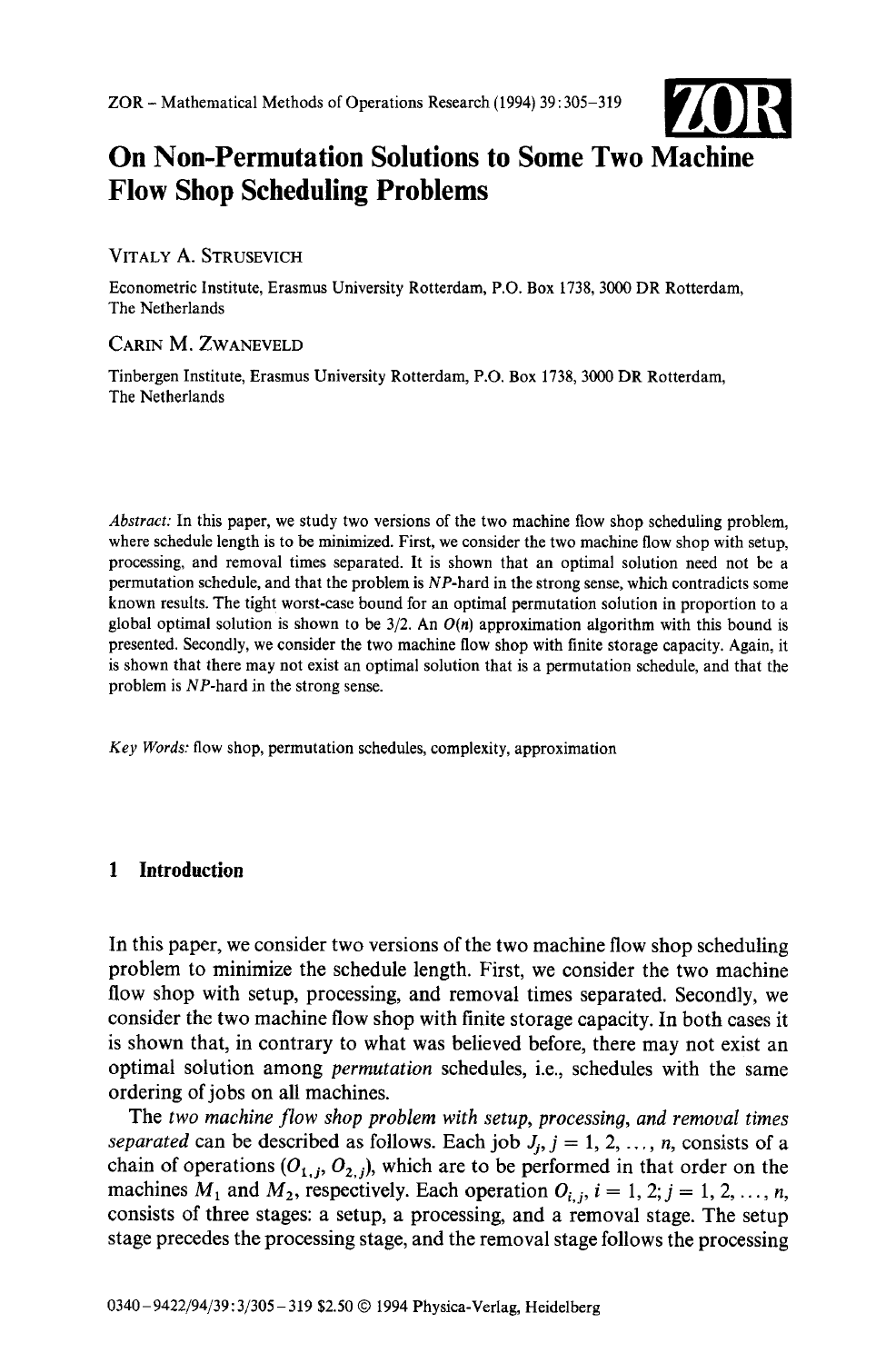stage. The setup of an operation can only start after the removal stage of its predecessor on that machine has been completed. Once the setup has started, the processing and the removal stages of that operation must follow without being interrupted by other operations. The setup, the processing, and the removal stages of an operation  $O_{i,j}$ ,  $i = 1, 2$ , take  $s_{i,j}$ ,  $p_{i,j}$ , and  $r_{i,j}$  time units, respectively. A machine can perform only one operation, and one stage, at a time. Any stage of  $O_{2,i}$  can be performed during the removal stage of  $O_{1,i}$ . Similarly, the setup stage of  $O_{2,i}$  can be performed during any stage of  $O_{1,i}$ . The flow shop assumption can be formulated here as that the processing stage of  $O_{2,i}$ must start not before the processing stage of  $O_{1,i}$  has been completed, for all  $J_i$ .

We now turn to the description of the *two machine flow shop problem with finite storage capacity.* The formulation for the classical flow shop problem is applied here. An operation consists of processing only, a machine can perform only one operation at a time, and the flow shop assumption here implies that  $O_{2,i}$  must start not before  $O_{1,i}$  has been completed, for all  $J_i$ .

Furthermore, some extra restrictions arise from the finite storage capacity. During the processing of  $O_{1,i}$  on  $M_1$ , a half-product is generated. Further processing of this half-product has to be done on  $M_2$ ; this defines  $O_{2,i}$ . After completion of  $O_{1,j}$ , the half-product must be stored in the buffer until  $O_{2,j}$  may start on  $M_2$ . If the buffer is full, then the half-product must wait on  $M_1$ , and this prevents this machine from performing the next operation. In the classical flow shop, there is no restriction on the storage capacity between the two machines, i.e., it is assumed that the buffer capacity is sufficiently large. We define the buffer capacity b as the number of half-products generated on  $M_1$  that the buffer can contain. If  $1 \le b \le n - 2$  then the buffer capacity may be a restriction. This case is referred to as finite buffer capacity.

For both versions of the two machine flow shop we assume the following. All  $J_i$  have zero release times, i.e., they may start at time zero. Without loss of generality, we assume that all values are integral. No preemption is allowed, i.e., once started, a stage of an operation cannot be interrupted before completion.

The criterion for optimality is the makespan  $C_{max}$ , i.e., it is required to minimize the time that both machines have completed all  $n$  jobs.

We adopt the notation  $F2 \mid |C_{max}|$  for the classical two machine flow shop, as used by Lawler, Lenstra, Rinnooy Kan and Shmoys (1993). The version of that problem with setup, processing, and removal times separated is denoted by  $F2 |_{S_{ij}}$ ,  $r_{ij} | C_{max}$ . The flow shop problem with finite buffer capacity is denoted by  $F2 |b| C_{max}$ , and the buffer capacity may be specified, for example, to be equal to I by  $F2|b = 1|C_{max}$ .

The problem  $F2|_{S_{ij}}, r_{ij}|C_{max}$  was considered by Sule (1982) and Sule and Huang (1983), who claimed that an optimal solution could be found in polynomial time by using the Johnson algorithm for an artificial  $F2 \mid |C_{max}|$  problem with specially defined processing times of the operations  $O_{1,j}$  and  $O_{2,j}$ . They followed the way of reasoning of Yoshida and Hitomi (1979) who derived a similar result for the flow shop with setup times separated only. Sule and Huang came to their conclusion, because they took for granted that, for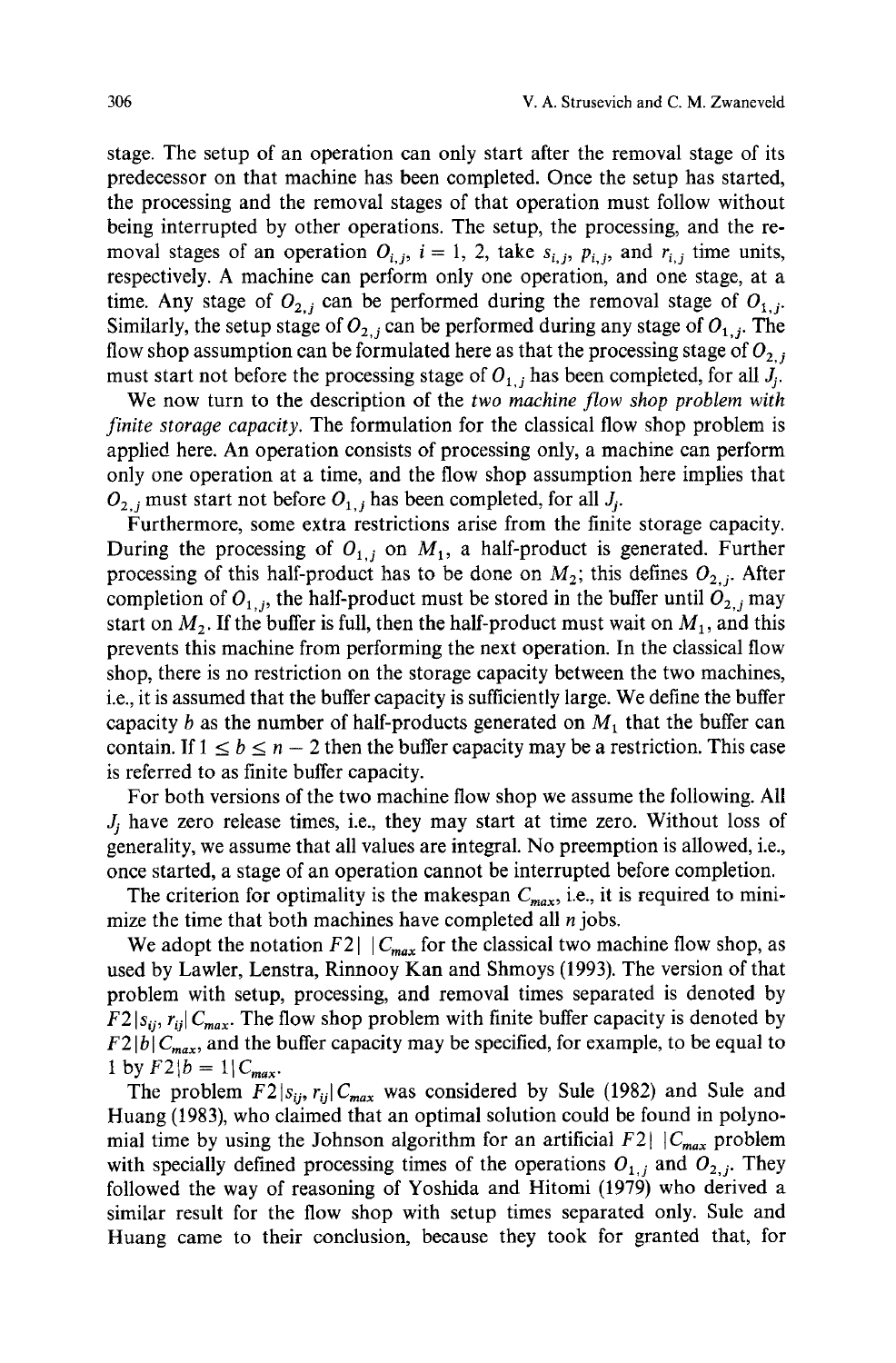$F2 |s_{ij}, r_{ij}| C_{max}$ , there would always exist an optimal solution that was a permutation schedule, which is not true in general, as we show below. We consider the problem  $F2 | s_{ij}, r_{ij} | C_{max}$  in Section 2.

In Section 3, we consider the problem  $F2|b|C_{max}$ ,  $1 \le b \le n-2$ . This problem was studied by Papadimitriou and Kanellakis (1980), although they restricted themselves to a *first-in, first-out (FIFO)* buffer policy, i.e., they assumed that a job does not leave the buffer before its predecessors left it. Thus, only permutation schedules were considered. They proved this problem to be *NP*hard in the strong sense, and presented an approximation algorithm with a tight worst-case ratio bound of  $(2b + 1)/(b + 1)$ . We show that under arbitrary buffer policy,  $F2 |b| C_{max}$  may have only non-permutation optimal solutions, and the problem remains NP-hard in the strong sense. The Papadimitriou-Kanellakis approximation algorithm is still applicable to the latter problem, and the worstcase bound does not change.

#### **2** The Problem  $F2|_{S_{ij}}, r_{ii}|C_{max}$

For the classical flow shop with two or three machines,  $F2 \mid |C_{max}|$  and F3 $\mid$   $|C_{max}$ , there always exists an optimal permutation schedule (see Conway, Maxwell and Miller (1967)). For the flow shop with setup times separated, the same property holds for two machines only as proved by Yoshida and Hitomi (1979).

The problem F2 $\mid$   $|C_{max}$  is solvable in  $O(n \log n)$  time due to Johnson (1954), while F3 $\mid$   $|C_{max}$  is NP-hard in the strong sense (see Garey, Johnson and Sethi (1976)). The problem  $F2|S_{ij}|C_{max}$  is solvable in  $O(n \log n)$  time by using the Johnson algorithm for the classical two machine flow shop problem, where the processing times of the operations  $O_{1,j}$  and  $O_{2,j}$  of job  $J_i$  are equal to  $s_{1,j}$  +  $p_{1,j}$  –  $s_{2,j}$  and  $p_{2,j}$ , respectively (see Yoshida and Hitomi (1979)).

As mentioned before,  $F2|_{S_{ij}}$ ,  $r_{ij}|C_{max}$  was considered by Sule (1982) and by Sule and Huang (1983), who claimed that the optimal solution could be found in  $O(n \log n)$  time by using the Johnson algorithm for the classical two machine flow shop problem where the processing times of the operations  $O_{1i}$  and  $O_{2i}$ are equal to  $s_{1,j} + p_{1,j} - s_{2,j}$  and  $p_{2,j} + r_{2,j} - r_{1,j}$ , respectively. However, as proved, this result is only correct for  $F2|s_{ii}, r_{ii}|C_{max}$  restricted to *permutation* solutions.

Define

 $G_{i,j} = s_{i,j} + p_{i,j} + r_{i,j}$ ,  $i = 1, 2$ .

For a schedule S, let  $C_{1,j}(S)$ ,  $j = 1, 2, ..., n$ , denote the completion time of operation  $O_{1,i}$ ;  $C_{2,i}(S)$  is defined analogously.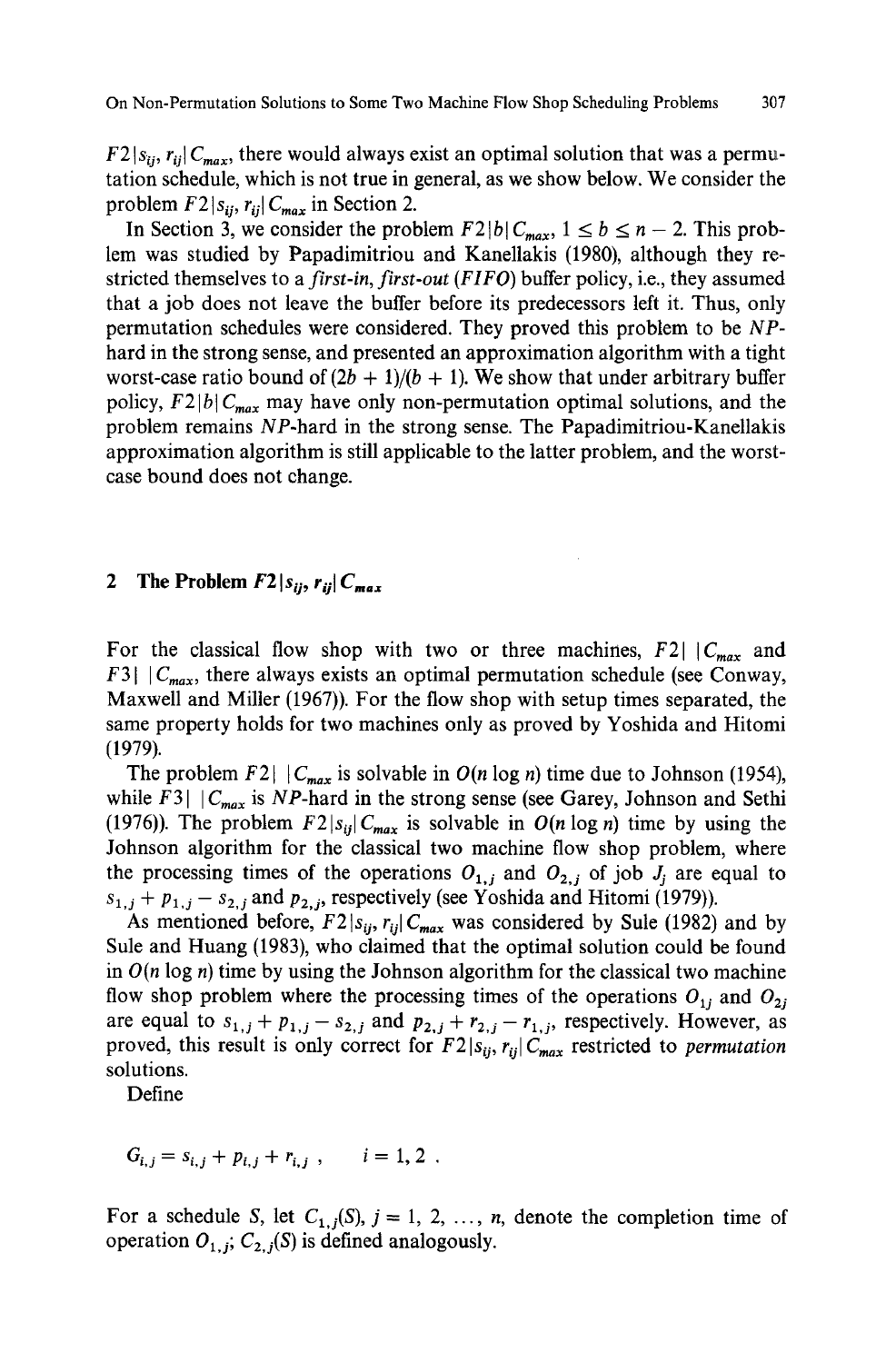Let S be a schedule associated with a permutation  $\pi$ . Without loss of generality, assume that  $\pi = (1, 2, \ldots, n)$ . As shown by Sule (1982), Sule and Huang (1983),

$$
C_{2,n}(S) = \max \left\{ \max_{1 \le u \le n} \left\{ \sum_{j=1}^{u} (s_{1,j} + p_{1,j} - s_{2,j}) - \sum_{j=1}^{u-1} (p_{2,j} + r_{2,j} - r_{1,j}) \right\}, 0 \right\}
$$
  
+ 
$$
\sum_{j=1}^{n} G_{2,j} .
$$

For each job  $J_i$ ,  $j = 1, 2, \ldots, n$ , denote

$$
a_j = s_{1,j} + p_{1,j} - s_{2,j} \; ; \qquad b_j = p_{2,j} + r_{2,j} - r_{1,j} \; . \tag{2.1}
$$

Since  $C_{max}(S) = max\{C_{1,n}(S), C_{2,n}(S)\}\$ , and  $C_{1,n}(S) = \sum_{j=1}^{n} G_{1,j}$ , the following statement holds.

*Lemma 2.1: For*  $F_2 | s_{ij}, r_{ij}| C_{max}$  *restricted to permutation solutions, the makespan of a schedule S associated with a permutation of jobs*  $\pi = \{j, j_2, \ldots, j_n\}$  *is specified by* 

$$
C_{2,n}(S) = \max\left\{\sum_{k=1}^{n} G_{1,j_k}, \sum_{k=1}^{n} G_{2,j_k}, \max_{1 \le u \le n} \left\{\sum_{k=1}^{u} a_{j_k} - \sum_{k=1}^{u-1} b_{j_k}\right\} + \sum_{k=1}^{n} G_{2,j_k}\right\}.
$$
\n(2.2)

It follows directly from Lemma 2.1, due to similarities in the expressions for  $C_{max}$ , that the Johnson algorithm for F2|  $|C_{max}$  can be used to find the best permutation solution for  $F2 |s_{ij}, r_{ij}| C_{max}$ .

We now show that, for  $F2|s_{ij}, r_{ij}|C_{max}$ , the search for an optimal solution should not be restricted to considering only permutation schedules.

*Lemma 2.2: For F2* $|s_{ij}, r_{ij}|C_{max}$ , there may not be an optimal solution that is a *permutation schedule.* 

*Proof:* We present an example where the unique optimal solution is not a permutation schedule. There are two jobs  $J_1$  and  $J_2$  such that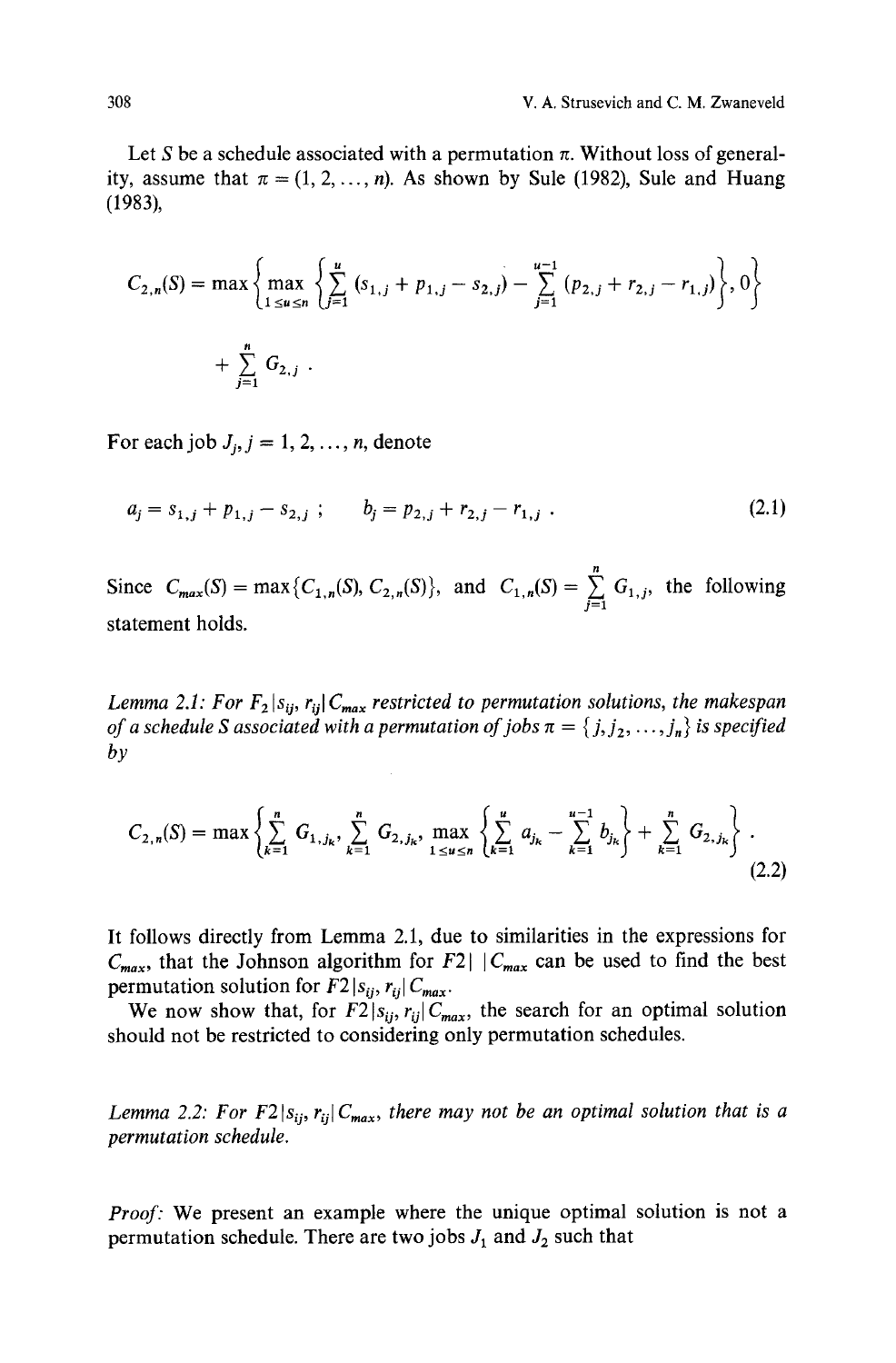On Non-Permutation Solutions to Some Two Machine Flow Shop Scheduling Problems

309

$$
s_{1,1} = 0
$$
,  $p_{1,1} = 1$ ,  $r_{1,1} = 0$ ,  $s_{2,1} = 0$ ,  $p_{2,1} = 1$ ,  $r_{2,1} = 0$ ;  
\n $s_{1,2} = 0$ ,  $p_{1,2} = 1$ ,  $r_{1,2} = 4$ ,  $s_{2,2} = 3$ ,  $p_{2,2} = 2$ ,  $r_{2,2} = 0$ .

Consider the schedule shown in Fig. 2.1. It is easy to check that this schedute with the job order  $(J_1,J_2)$  on  $M_1$ , and the order  $(J_2, J_1)$  on  $M_2$ , is the unique optimal solution.

We now turn to determining the complexity of  $F2 |s_{ij}, r_{ij}| C_{max}$  not restricted to permutation solutions. To show this problem to be NP-hard in the strong sense we reduce the well-known 3-PARTITION problem which is NP-complete in the strong sense to the decision counterpart of the problem under consideration.

Define the decision version of  $F2 | s_{ij}, r_{ij} | C_{max}$  as follows:

Given an instance of  $F2 | s_{ij}, r_{ij} | C_{max}$  and a positive integer y, does there exist a schedule S with  $C_{max}(S) \leq y$ ?

Presenting 3-PARTITION, we follow Garey and Johnson (1979):

Given a set  $T = \{1, 2, ..., 3t\}$  with an integer size  $e_i$  for each  $i \in T$ , and given a positive integer E, such that  $\sum e_i = tE$  and  $E/4 < e_i < E/2$ . Can T be partitioned into t disjoint sets  $T_1, T_2, ..., T_t$  such that, for  $1 \le k \le t$ ,  $\sum_{i \in T_k} e_i = E$ ? (Note that, if 3-PARTITION has a solution, then  $|T_k| = 3$  for all  $k = 1, 2, ..., t$ ).

*Theorem 2.1: The problem F2*  $|s_{ij}, r_{ij}| C_{max}$  not restricted to permutation solutions is *NP-hard in the strong sense.* 

*Proof.* We reduce 3-PARTITION problem to the decision version of  $F2 | s_{ij}, r_{ij} | C_{max}$  and show that 3-PARTITION has a solution if and only if this decision problem has a solution.

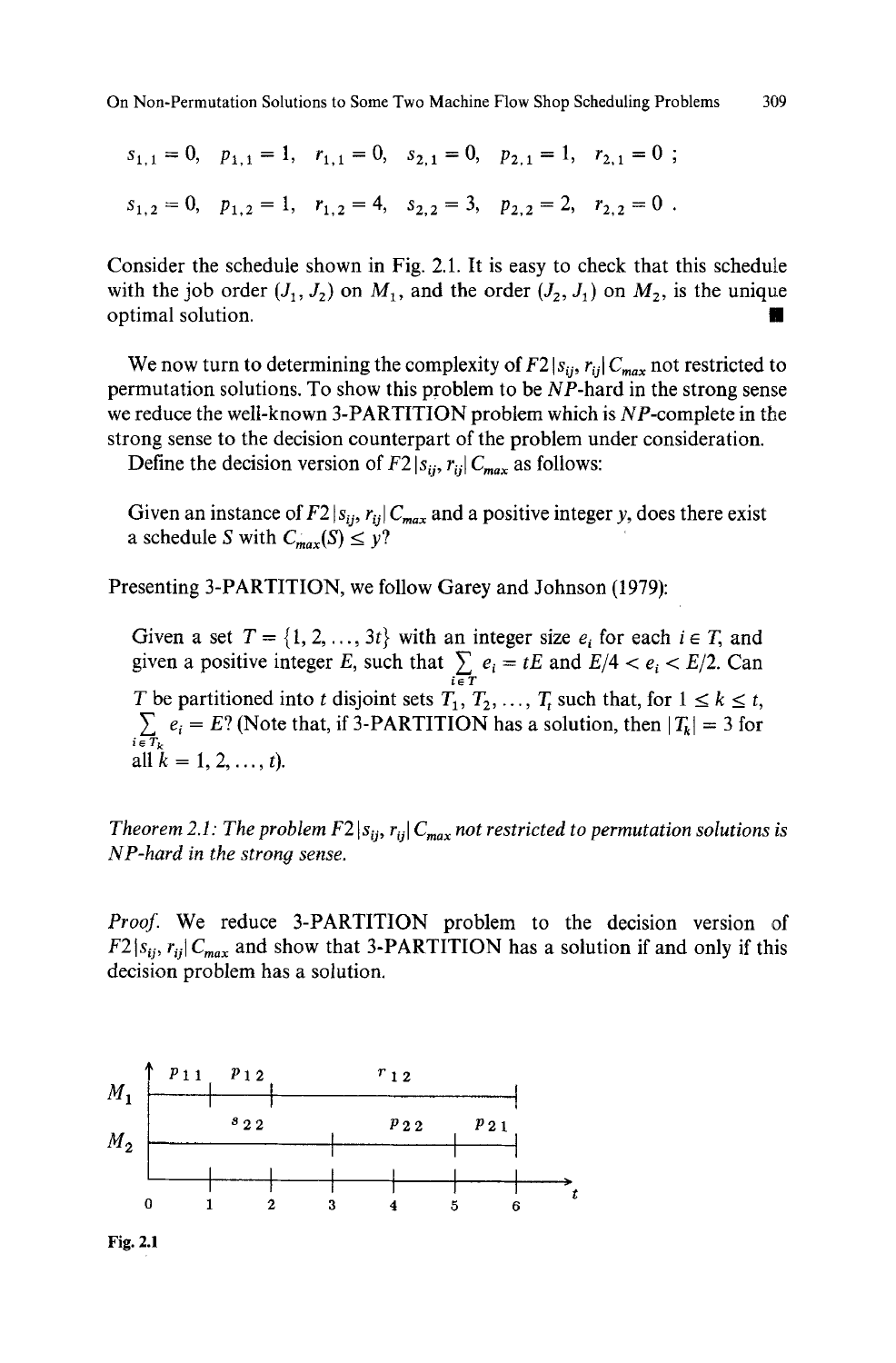The following instance for the decision version of  $F2 |s_{ij}, r_{ij}| C_{max}$  is used. There are  $n = 4t$  jobs. We divide the jobs into two groups: U-jobs denoted by  $U_i$ ,  $i =$ 1, 2, ..., 3t, and *V*-jobs denoted by  $V_i$ ,  $j = 1, 2, ..., t$ . Their setup, processing, and removal times are given below:

$$
s_{1, U_i} = r_{1, U_i} = 0, \quad p_{1, U_i} = e_i, \quad i = 1, 2, ..., 3t ;
$$
  
\n
$$
s_{2, U_i} = r_{2, U_i} = 0, \quad p_{2, U_i} = e_i(E + 2), \quad i = 1, 2, ..., 3t ;
$$
  
\n
$$
s_{1, V_j} = 0, \quad p_{1, V_j} = E, \quad r_{1, V_j} = E(E + 3), \quad j = 1, 2, ..., t ;
$$
  
\n
$$
s_{2, V_j} = 2E, \quad p_{2, V_j} = E, \quad r_{2, V_j} = 0, \quad j = 1, 2, ..., t .
$$

The integer y is set to be  $tE(E + 5)$ . Without loss of generality we may assume that  $E \ge 3$ . Suppose that 3-PARTITION has a solution, and  $T_1, T_2, ..., T_t$  are found subsets of set T. Let  $\pi_U(T_k)$  denote an arbitrary permutation of the U-jobs with  $i \in T_k$ . Consider a schedule S shown in Fig. 2.2.

In this schedule, there is no idle time on each machine, and the jobs are ordered on  $M_1$  according to  $(\pi_U(T_1), V_1, \pi_U(T_2), V_2, \ldots, \pi_U(T_i), V_t)$ , while on  $M_2$ according to  $(V_1, \pi_U(T_1), V_2, \pi_U(T_2), \ldots, V_t, \pi_U(T_t))$ . It is easy to check that the length of this schedule is  $tE(E + 5)$ .

Now suppose that a schedule S exists with length  $C_{max}(S) \leq tE(E + 5)$ . We prove that 3-PARTITION has a solution. Since the V-jobs are identical, we may assume that they are scheduled on  $M_2$  in increasing order of their numbering.

Since performing all operations on each  $M_1$  and  $M_2$  takes  $tE(E + 5)$  time units, we know that  $C_{max}(S) = tE(E + 5)$ , and that there is no idle time on either machine.

It follows that  $V_1$  must be placed first on  $M_2$ , because  $s_{2,V_i} > 0$  and  $s_{2,U_i} = 0$ while all processing times are strictly positive.

Since  $s_{2, V_1} = 2E > E = p_{1, V_1}$ , we must consider the possibility that some jobs precede  $V_1$  on  $M_1$ . The total length of these jobs on  $M_1$  cannot be greater than



Fig. 2.2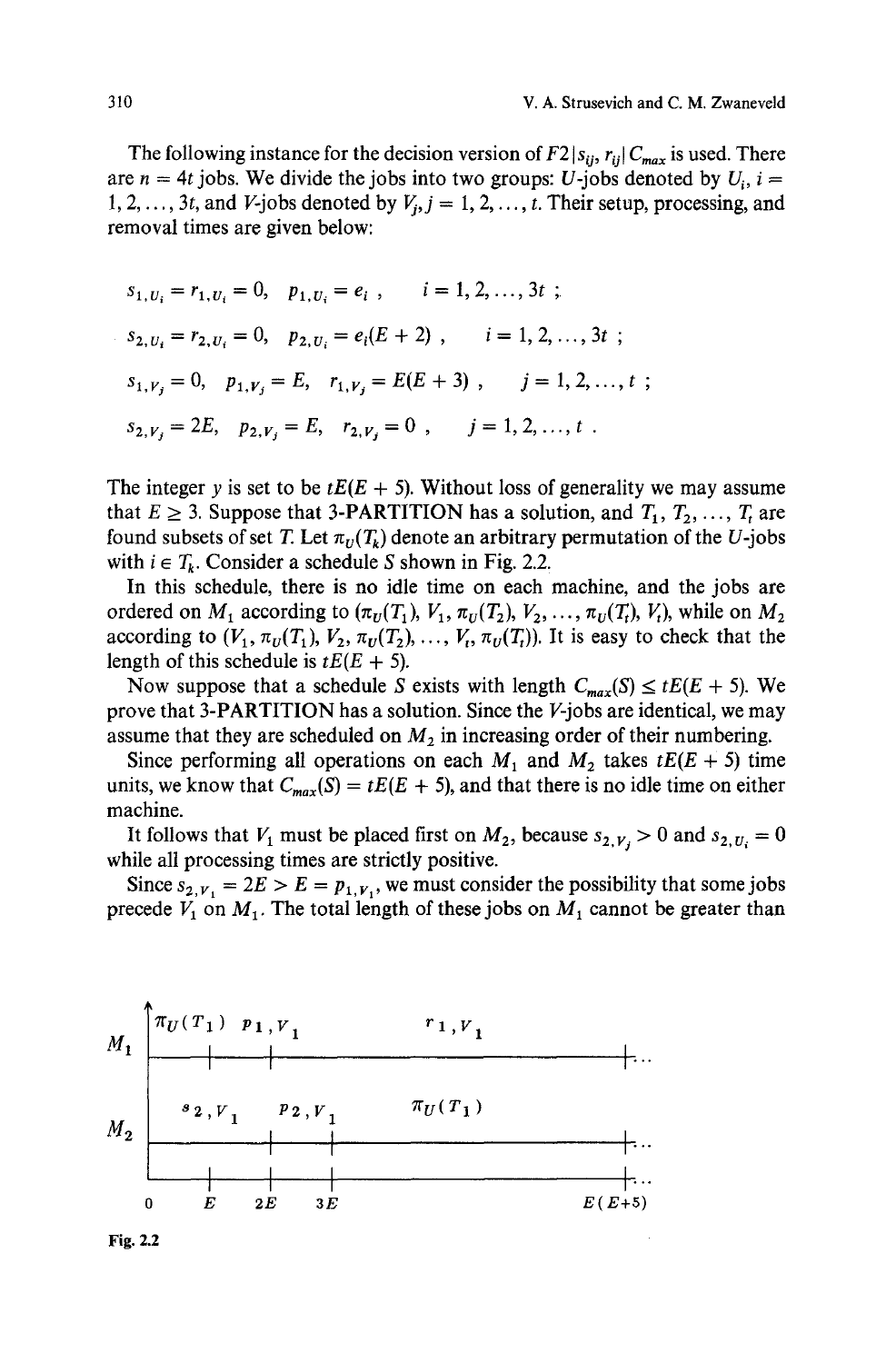E, because otherwise an idle time arises on  $M_2$  after the completion of the setup of  $V_1$  on  $M_2$ . Thus, these jobs can only be U-jobs. We denote the set of indices of the U-jobs preceding  $V_1$  on  $M_1$  by  $T^*$ , and the total length of the jobs  $U_i$ ,  $i \in T^*$ , on  $M_1$  by E'. Note that  $E' \leq E$ .

Suppose that  $E' < E$ . Since all values are integer, we have that  $0 \le E' \le$  $E - 1$ . Since

$$
C_{1,V_1}(S) = E' + p_{1,V_1} + r_{1,V_1} = E' + E(E+4) > 3E = s_{2,V_1} + p_{2,V_1}
$$

$$
= C_{2,V_1}(S) ,
$$

we conclude that  $V_1$  must be followed on  $M_2$  by the jobs  $U_i$ ,  $i \in T^*$ . However, the last of those jobs finishes at  $3E + E'(E + 2)$  which is still less than  $C_{1,V}(\mathcal{S})$ . To avoid an idle time on  $M_2$  we can only start the setup stage of job  $V_2$  on  $M_2$ immediately after the last of the jobs  $U_i$ ,  $i \in T^*$ , has been completed. So, the setup stage of  $O_{2,V_2}$  finishes at  $5E + E'(E + 2)$ , and the processing stage of that operation must start exactly at this time. On the other hand, even if  $V_2$  directly follows  $V_1$  on  $M_1$ , the processing stage of  $O_{1, V_2}$  finishes at  $E' + p_{1, V_1} + r_{1, V_1} + p_{1, V_2} =$  $E' + E(E + 5)$ . We have that  $5E + E^{7}(E + 2) < E' + E(E + 5)$  since this inequality is equivalent to  $E'(E + 1) < E^2$ , the latter one being true due to  $E' \le E - 1$ . Thus, if  $E' < E$  one cannot avoid an idle time on  $M_2$ , and we conclude that  $E' = E$ .

We have shown that the total length of the jobs  $U_i$ ,  $i \in T^*$ , on  $M_1$  is equal to E, and thus, there must be exactly three of them. We denote  $T_1 = T^*$  getting  $\sum_{i \in T_1} e_i = E.$ 

Extending arguments presented above, one can prove that in schedule S with the length  $tE(E + 5)$  machine  $M_1$  processes exactly three U-jobs with the total length E during each time interval  $[(k-1)E(E+5), kE(E+5)], k = 1, 2, ..., t.$ Denoting the set of indices of the U-jobs processed on  $M_1$  during interval  $[(k-1)E(E + 5), kE(E + 5)]$  by  $T_k$ ,  $k = 1, 2, ..., t$ , we obtain a solution of  $3-PARTITION.$ 

It is interesting to find out whether the best permutation solution can have significantly greater schedule length than the length of a global optimal solution.

We denote the value of the makespan for a global optimal solution and for the best permutation solution by  $C^*_{max}$  and  $C^{\pi}_{max}$ , respectively. For a non-empty set of jobs Q, we define  $G_1(Q)$  to be  $\sum_{J_j \in Q} G_{1,j}$ ;  $G_2(Q)$  is defined analogously. Let  $\pi(Q)$  denote an arbitrary permutation of the jobs of a set Q. If  $Q = \varnothing$  then  $G_1(Q) = G_2(Q) = 0.$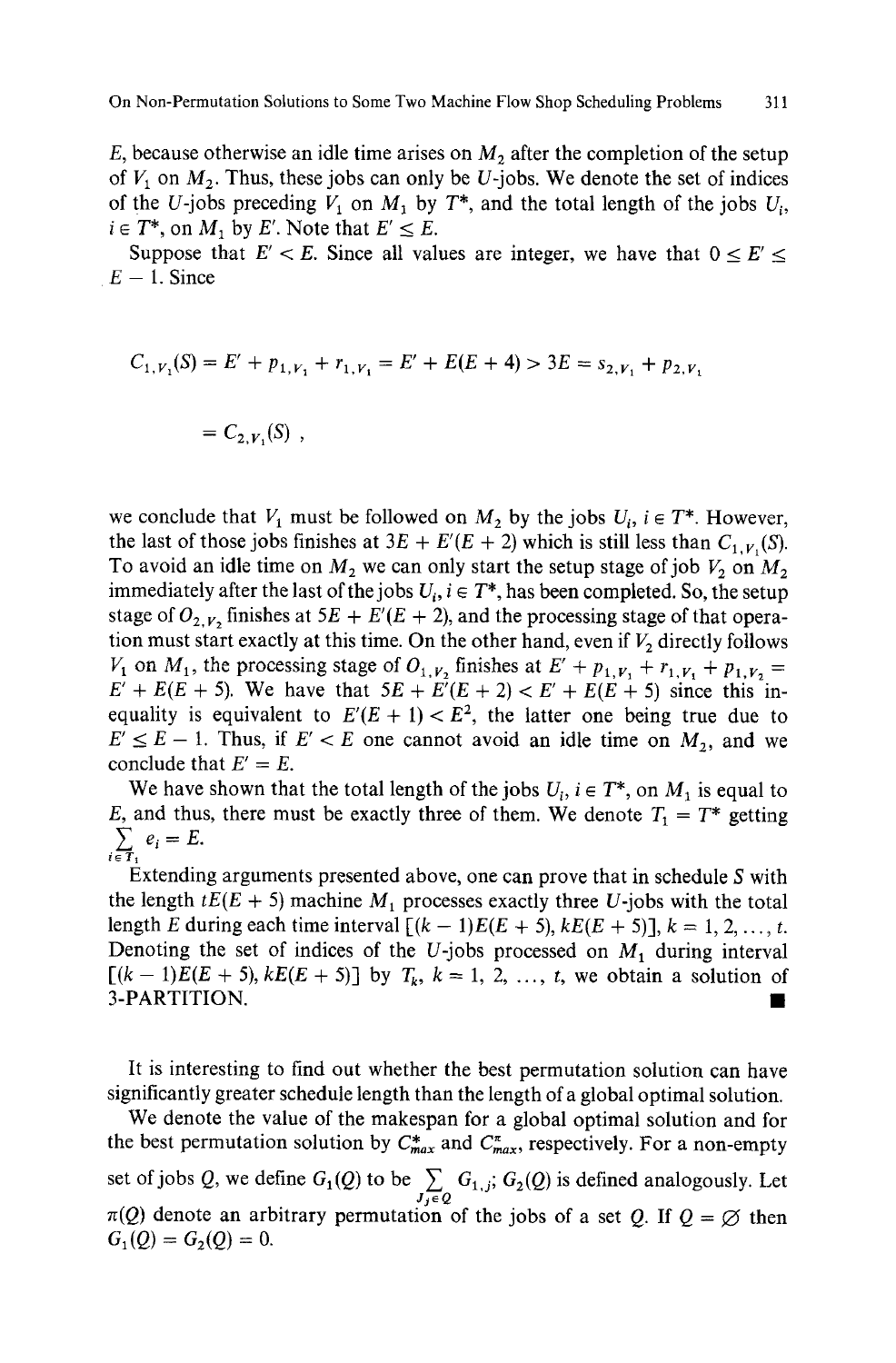*Theorem 2.2: For F2*  $|s_{ij}, r_{ij}| C_{max}$ , the following bound

$$
C_{max}^{\pi}/C_{max}^* \le 3/2 \tag{2.3}
$$

*holds, and this bound is tioht.* 

*Proof:* The proof is based on the results obtained by Strusevich (1993) for the two machine open shop scheduling problem with setup, processing, the removal times separated.

Let N denote the set of all jobs  $J_i$ ,  $j = 1, 2, ..., n$ . For each job, find  $a_i$  and  $b_i$ by formula  $(2.1)$ , and divide N into two sets:

$$
N^a = \{J_j | a_j \le b_j\} = \{J_j | G_{1,j} \le G_{2,j}\},
$$
  

$$
N^b = \{J_j | a_j > b_j\} = \{J_j | G_{1,j} > G_{2,j}\}.
$$

If  $N^a \neq \emptyset$ , then select a job  $J_k \in N^a$  such that  $b_k = \max\{b_i | J_i \in N^a\}$ , otherwise assume  $\{J_k\} = \emptyset$ . If  $N^b \neq \emptyset$ , then select a job  $J_i \in N^b$  such that  $a_i =$  $\max\{a_i | J_i \in N^b\}$ , otherwise assume  $\{J_i\} = \emptyset$ .

For a schedule S, let  $R_{ij}^p(S)$  and  $C_{ij}^p(S)$  denote the starting and the completion time of the *processing* phase of operation  $O_{ii}$ ,  $i = 1, 2, J_j \in N$ . Note that, in any feasible schedule S, the inequality  $C_{1i}^p(S) \leq R_{2i}^p(S)$  holds for each job  $J_i$ .

Suppose that  $|N^a| = q$  and  $|N^b| = m$ . Determine permutations  $\phi(N_A) =$  $(i_1, i_2, \ldots, i_q) = (J_k, \pi(N^a \setminus \{J_k\}))$  and  $\psi(N_B) = (f_1, f_2, \ldots, f_m) = (\pi(N^b \setminus \{J_l\}), J_l).$ 

Consider a schedule  $S^a$  in which each machine processes the jobs of set  $N^a$ according to a sequence  $\phi(N^a)$ , provided that both machines do not stand idle once started.

For schedule  $S^a$ , let  $R^a_2$  be the starting time of machine  $M_2$ . It follows from (2.2) that

$$
R_2^a = \max \left\{ a_{i_1}, 0, \max \left\{ \sum_{j=1}^u a_{i_j} - \sum_{j=1}^{u-1} b_{i_j} \middle| u = 2, 3, ..., q \right\} \right\}.
$$

However, due to the definitions of set  $N^a$  and noticing that  $k = i_1$ , we obtain for each  $u, 2 \le u \le q$ , that

$$
\sum_{j=1}^u a_{i_j} - \sum_{j=1}^{u-1} b_{i_j} \le a_k \ .
$$

Thus, in this case, we have  $R_2 = \max\{a_k, 0\}$ . Schedule  $S^d$  is shown in Fig. 2.3.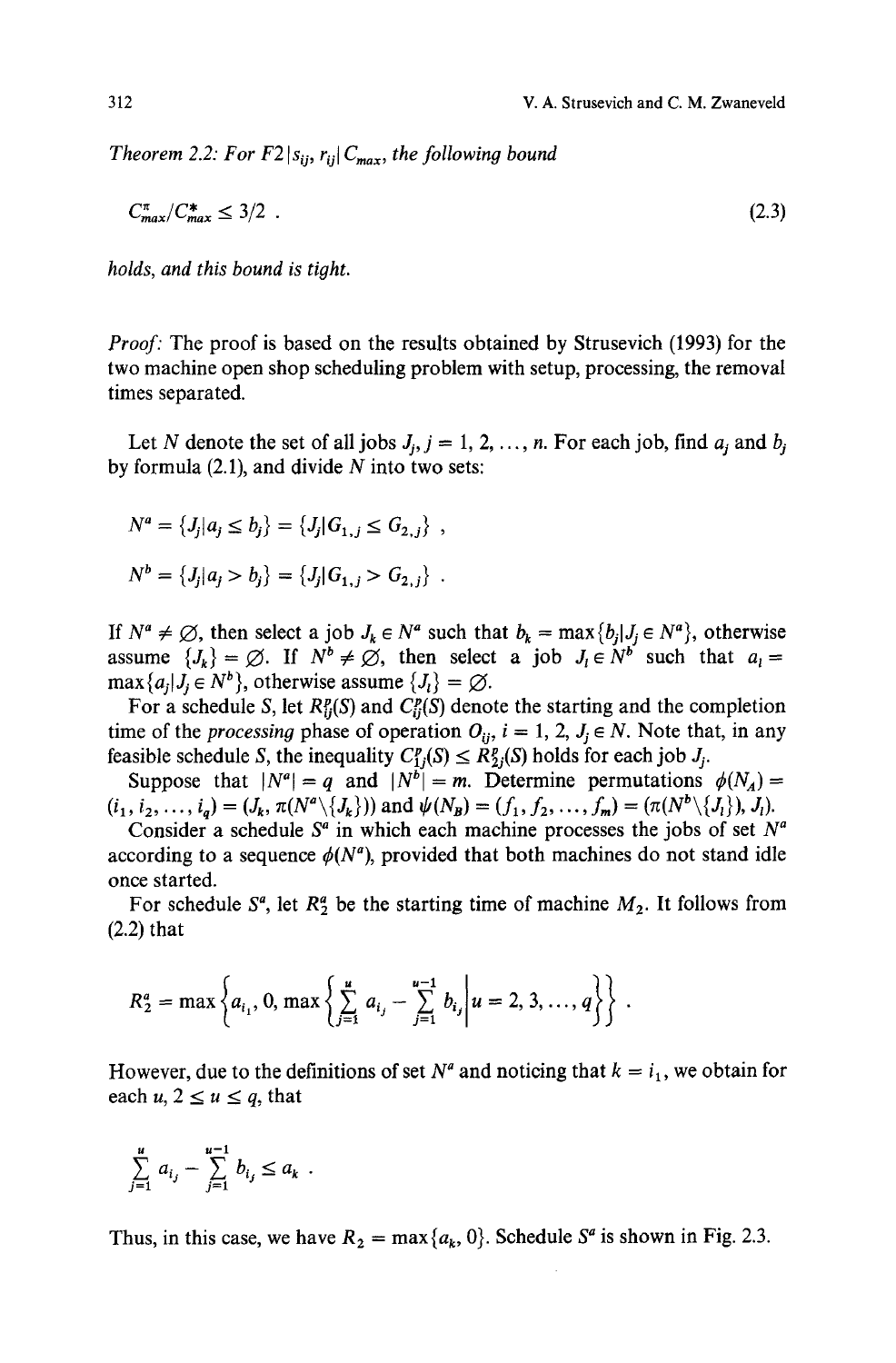On Non-Permutation Solutions to Some Two Machine Flow Shop Scheduling Problems 313

Similarly, we construct a schedule  $S<sup>b</sup>$  where each machine processes the jobs of set  $N^b$  according to the sequence  $\psi(N_B)$  provided that both machines do not stand idle once started.

For schedule  $S^b$ , let  $R_2^b$  be the starting time of machine  $M_2$ . It follows from (2.2) that

$$
R_2^b = \max \left\{ a_{f_1}, 0, \max \left\{ \sum_{j=1}^u a_{f_j} - \sum_{j=1}^{u-1} b_{f_j} | u = 2, 3, ..., m \right\} \right\}.
$$

However, due to the definitions of set  $N^b$  and noticing that  $l = f_m$ , we obtain for each  $u, 2 \le u \le m - 1$ , that

$$
\sum_{j=1}^m a_{f_j} - \sum_{j=1}^{m-1} b_{f_j} \ge \sum_{j=1}^u a_{f_j} - \sum_{j=1}^{u-1} b_{f_j} .
$$

In addition, it follows that  $a_l \ge a_{f_1}$  and, since

$$
\sum_{j=1}^{m-1} a_{f_j} - \sum_{j=1}^{m-1} b_{f_j} \ge 0 ,
$$

we obtain

*rlk Gl(Na\{Jk}) Plk M2MlISlk 1 I I*  (a) *Slk Plk rlk G2(ga\{Jk}) I I I o* **JI:** s k *rlk Gl(Na\{gk}) Plk*  M1 *I I I*  (b) *Slk Plk rlk G2(Na\(Jk})*  M2 *I I I*  o

Fig. 2.3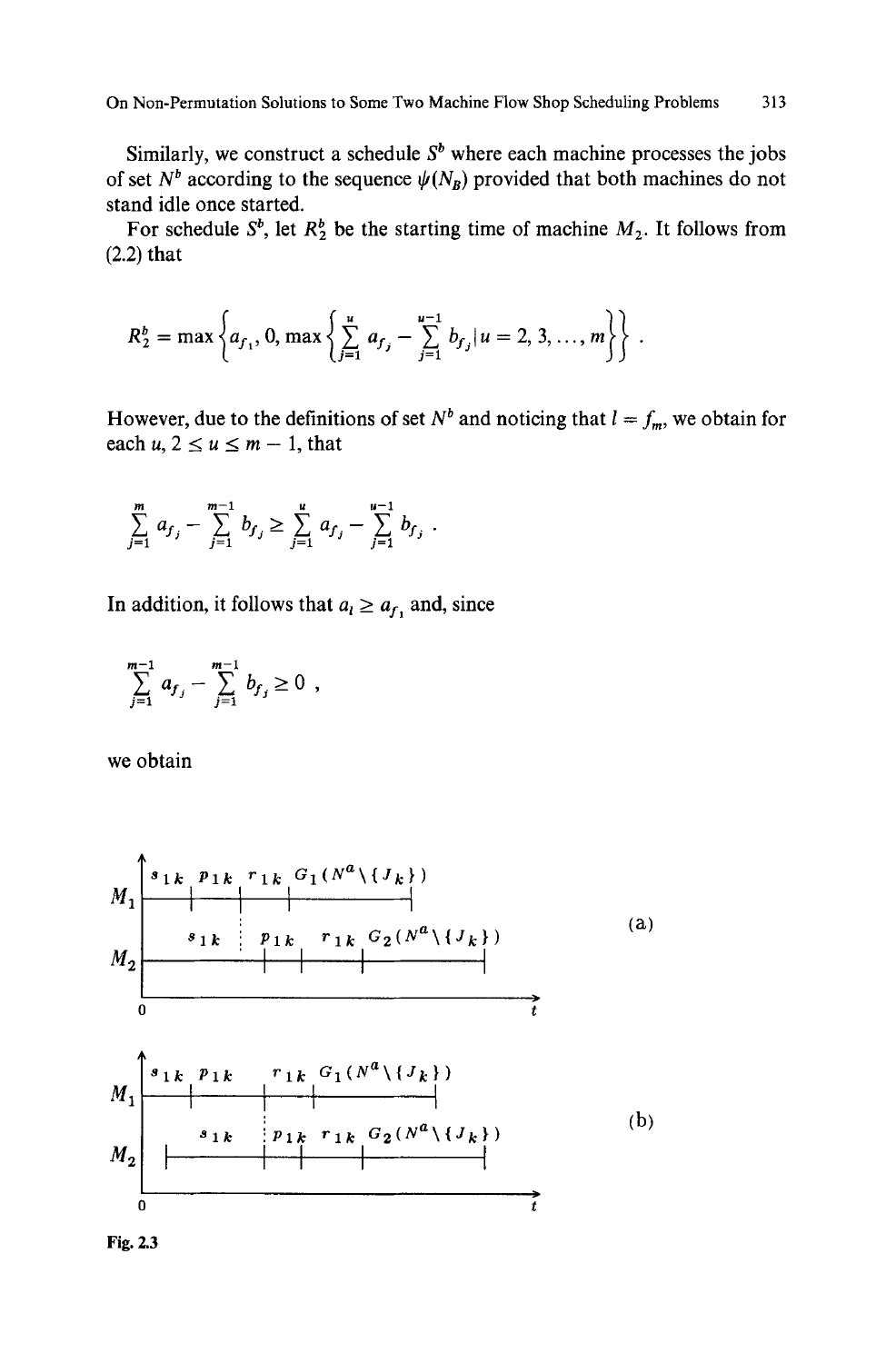$$
\sum_{j=1}^m a_{f_j} - \sum_{j=1}^{m-1} b_{f_j} \ge a_{f_1} .
$$

Finally, we conclude that  $R_2^b = \max \left\{ \sum_{i=1}^{m} a_{f_i} - \sum_{i=1}^{m-1} b_{f_i}, 0 \right\}$ . Schedule  $S^b$  is shown  $(j=1$   $j=1$ in Fig. 2.4.

Now schedules  $S^a$  and  $S^b$  can be combined as shown in Fig. 2.5 to obtain a schedule S associated with a permutation  $\pi = (J_k, \pi(N^a \setminus \{J_k\}), \pi(N^b \setminus \{J_l\}), J_l).$ Note that if either  $N^a = \emptyset$  or  $N^b = \emptyset$ , then  $\pi = (\pi(N^b \setminus \{J_i\}), J_i)$  or  $\pi =$  $(J_k, \pi(N^a \setminus \{J_k\}))$ , respectively.

It follows that

$$
C_{max}(S) = \max\{G_1(N), G_2(N), a_k + G_2(N), b_l + G_1(N)\} \tag{2.4}
$$

If  $C_{max}(S) = \max\{G_1(N), G_2(N)\}\$  then S is a global optimal schedule, and (2.3) holds.

We show that if  $C_{max}(S) = \max\{a_k + G_2(N), b_l + G_1(N)\}\)$ , then  $C_{max}(S)/C_{max}^* \leq$ 3/2. Thus, since  $C_{max}^{\pi} \leq C_{max}(S)$ , we obtain bound (2.3).

Suppose that  $C_{max}(S) = a_k + G_2(N)$ . It is evident, that if  $a_k \leq G_2(N)/2$ , then  $C_{max}(S)/ \leq 3G_2(N)/2$ . Since  $C_{max}^* \geq G_2(N)$ , we have that  $C_{max}(S)/C_{max}^* \leq 3/2$ .

Suppose that  $a_k > G_2(N)/2$ . Then, we have that  $G_{2,k} \geq b_k \geq a_k > G_2(N)/2$ , and it follows that  $C_{max}(S) = a_k + G_2(N) < 2a_k + G_{2,k}$ .

$$
M_{1} \begin{bmatrix} G_{1}(N^{b}\setminus\{J_{l}\}) s_{1 l} & p_{1 l} & r_{1 l} \\ \hline G_{2}(N^{b}\setminus\{j_{l}\}) & s_{2 l} & p_{2 l} & r_{2 l} \\ 0 & & & & & \\ 0 & & & & & \\ \hline \end{bmatrix}
$$
 (a)  

$$
M_{1} \begin{bmatrix} G_{1}(N^{b}\setminus\{J_{l}\}) s_{1 l} & p_{1 l} & r_{1 l} \\ \hline G_{2}(N^{b}\setminus\{j_{l}\}) & s_{2 l} & p_{2 l} & r_{2 l} \\ \hline G_{2}(N^{b}\setminus\{j_{l}\}) & s_{2 l} & p_{2 l} & r_{2 l} \\ 0 & & & & & \\ \end{bmatrix}
$$
 (b)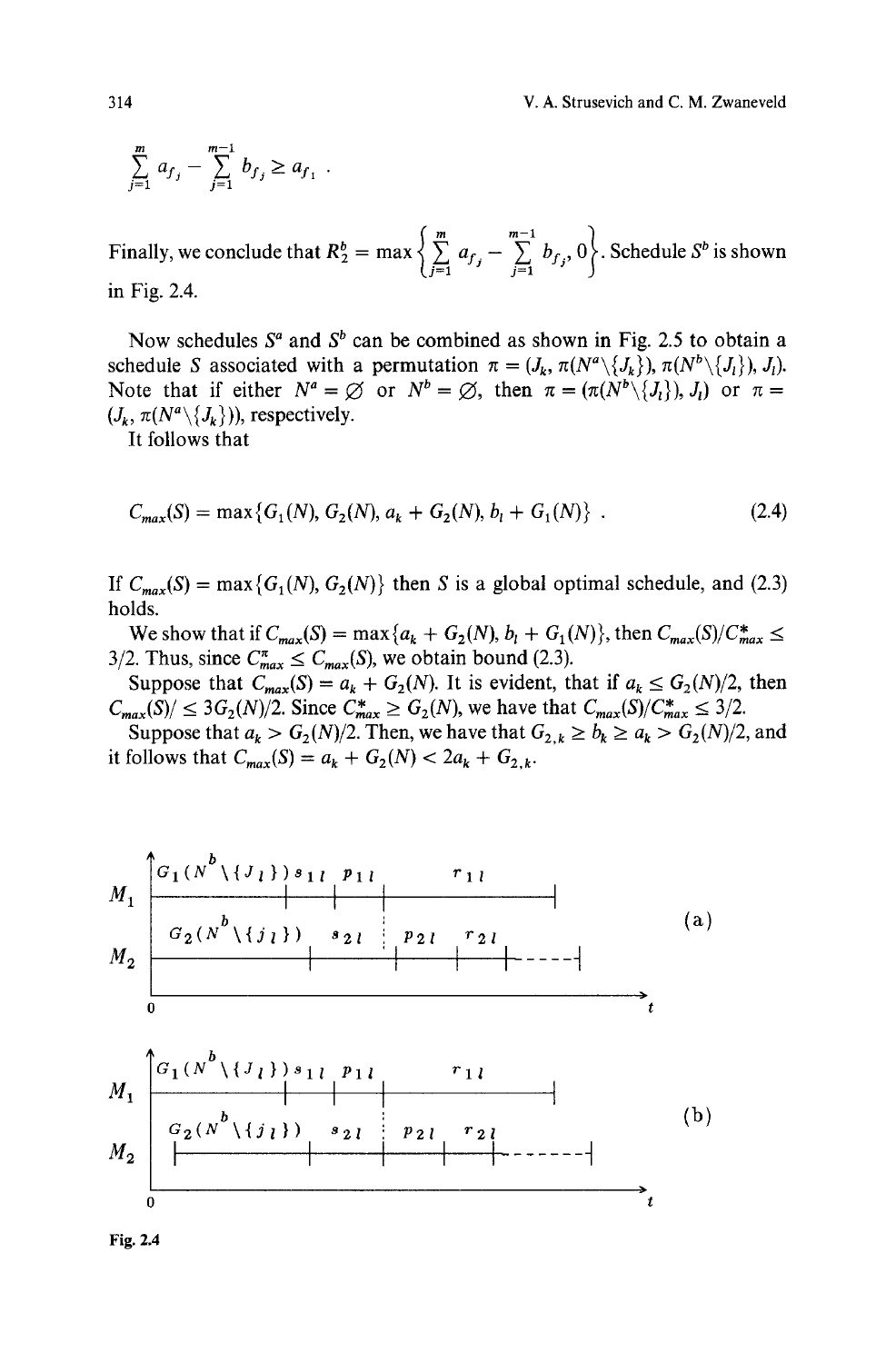$$
M_{1}
$$
\n
$$
M_{2}
$$
\n
$$
M_{2}
$$
\n
$$
M_{3}
$$
\n
$$
M_{1}
$$
\n
$$
M_{2}
$$
\n
$$
M_{2}
$$
\n
$$
M_{3}
$$
\n
$$
M_{1}
$$
\n
$$
M_{2}
$$
\n
$$
M_{2}
$$
\n
$$
M_{3}
$$
\n
$$
M_{1}
$$
\n
$$
M_{2}
$$
\n
$$
M_{2}
$$
\n
$$
M_{3}
$$
\n
$$
M_{1}
$$
\n
$$
M_{2}
$$
\n
$$
M_{2}
$$
\n
$$
M_{3}
$$
\n
$$
M_{1}
$$
\n
$$
M_{2}
$$
\n
$$
M_{2}
$$
\n
$$
M_{3}
$$
\n
$$
M_{1}
$$
\n
$$
M_{2}
$$
\n
$$
M_{2}
$$
\n
$$
M_{3}
$$
\n
$$
M_{1}
$$
\n
$$
M_{2}
$$
\n
$$
M_{2}
$$
\n
$$
M_{3}
$$
\n
$$
M_{1}
$$
\n
$$
M_{2}
$$
\n
$$
M_{2}
$$
\n
$$
M_{3}
$$
\n
$$
M_{1}
$$
\n
$$
M_{2}
$$
\n
$$
M_{2}
$$
\n
$$
M_{3}
$$
\n
$$
M_{1}
$$
\n
$$
M_{2}
$$
\n
$$
M_{2}
$$
\n
$$
M_{3}
$$
\n
$$
M_{3}
$$
\n
$$
M_{2}
$$
\n
$$
M_{3}
$$
\n
$$
M_{3}
$$
\n
$$
M_{1}
$$
\n
$$
M_{2}
$$
\n
$$
M_{3}
$$
\n
$$
M_{1}
$$
\n
$$
M_{2}
$$
\n
$$
M_{3}
$$
\n
$$
M_{1}
$$
\n
$$
M_{1}
$$
\n
$$
M_{2}
$$
\n
$$
M_{3}
$$
\n
$$
M_{1}
$$



On the other hand,

$$
C_{max}^* \ge s_{1,k} + p_{1,k} + p_{2,k} + r_{2,k} = s_{1,k} + p_{1,k} + (-s_{2,k} + s_{2,k}) + p_{2,k} + r_{2,k}
$$
  
=  $a_k + G_{2,k}$ .

Thus, we have that

$$
C_{max}(S)/C_{max}^* < (2a_k + G_{2,k})/(a_k + G_{2,k}) = 1 + a_k/(a_k + G_{2,k}) \le 3/2.
$$

For  $C_{max}(S) = b_l + G_1(N)$  the proof is similar.

We have proved that bound (2.3) holds. The following example shows that this bound is tight. There are two jobs,  $J_1$  and  $J_2$ , with the following setup, processing, and removal times:

 $J_1: p_{1,1} = p_{2,1} = 1$ , all other times are zero;  $J_2: r_{1,2} = s_{2,2} = 1$ , all other times are zero.

It is easy to check that there is a unique optimal schedule with  $C^*_{max} = 2$  (see Fig. 2.6). In this schedule, the job order on  $M_1$  is  $(J_1, J_2)$ , and on  $M_2$  is  $(J_2, J_1)$ . On the other hand, each permutation schedule has length 3.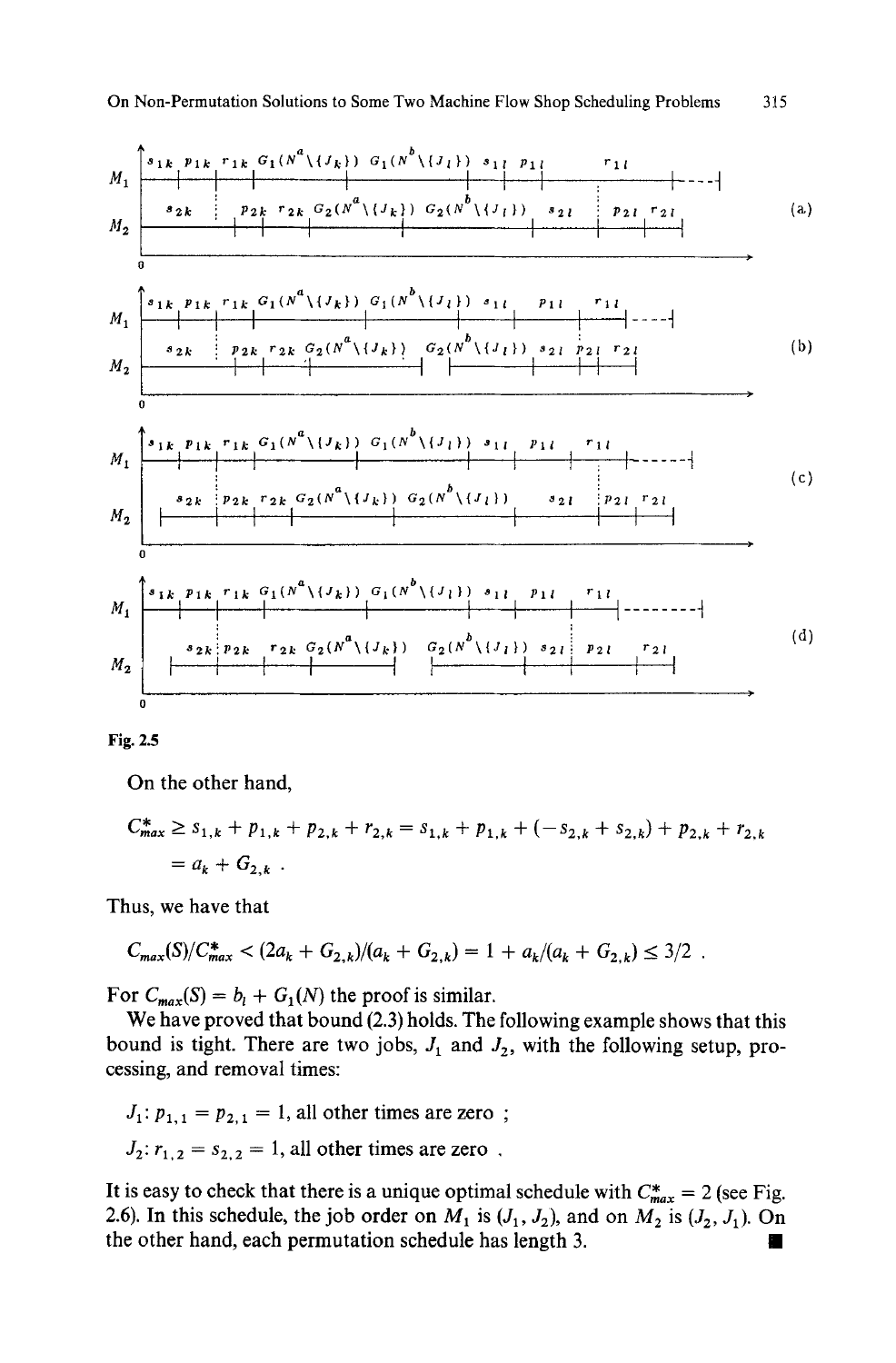

Fig. 2.6

Note that in the proof of Theorem 2.2, we use heuristic schedule S which can be found in  $O(n)$  time. This leads to a linear-time approximation algorithm for  $F2 | s_{ij}, r_{ij} | C_{max}$ . Note that the best permutation schedule also can be treated as an approximate solution of  $F2 |_{S_{ij}}$ ,  $r_{ij} | C_{max}$ , but this schedule can be found in  $O(n \log n)$  time while its worst-case ratio bound is the same as for schedule S.

## 3 The Problem  $F2|b|C_{max}$

In this section, we examine  $F2|b|C_{max}$  with  $1 \le b \le n-2$ . Recall that if  $b \ge$  $n-1$  then  $F2|b|C_{max}$  is equivalent to  $F2|C_{max}$ , while  $F2|b=0|C_{max}$  is equivalent to F2|  $|C_{max}|$  with the no-wait restriction. For both F2|  $|C_{max}|$  and its no-wait counterpart one may look for an optimal solution among permutation schedules. A permutation version of  $F2|b|C_{max}$  was studied by Papadimitriou and Kanellakis (1980) who restricted themselves to considering the *FIFO* buffer policy. We show that if one accepts an arbitrary buffer policy then an optimal solution need not be a permutation schedule.

*Lemma 3.1: For F2* [b]  $C_{max}$ , there may be no optimal solution that is a permutation *schedule.* 

*Proof:* For any b,  $1 \leq b \leq n-2$ , we present an instance of  $F2|b|C_{max}$  with a unique optimal solution which is not a permutation schedule. Consider the input data shown in Table 3.1.

We define

Job order on  $M_1$ : type 1, b times type 2, type 3,  $(b + 2)$  times type 4;

Job order on  $M_2$ : type 1, b times type 2, 1 time type 4, type 3,  $(b + 1)$  times type 4 ;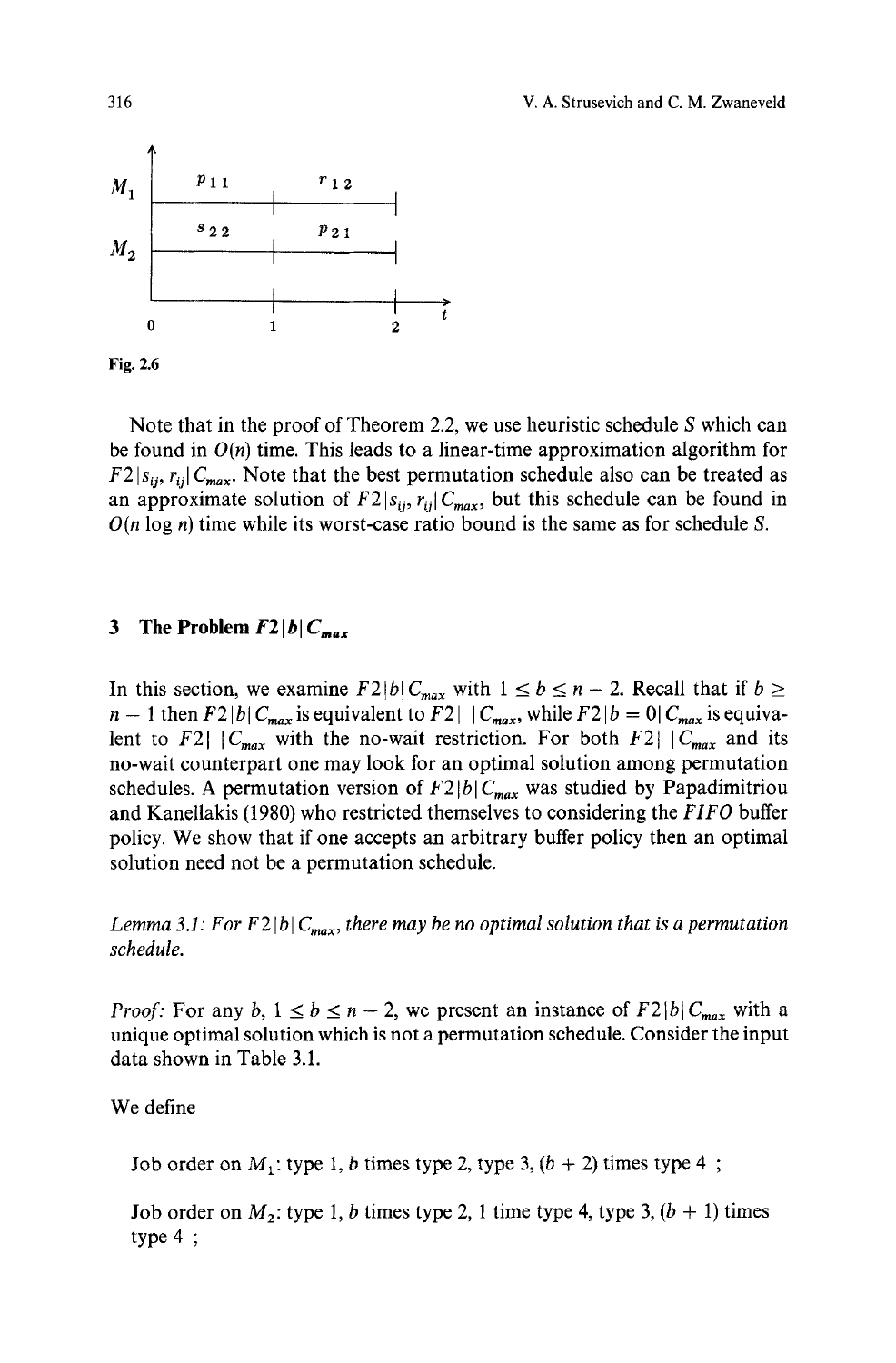| Type of jobs | $p_{1,i}$ | $p_{2,i}$             | Number of jobs<br>of this type |
|--------------|-----------|-----------------------|--------------------------------|
|              |           |                       |                                |
|              |           | $\frac{5b^2+2}{3b+3}$ |                                |
|              | $8h^2$    | $(b + 1)^2$           |                                |
|              | $b+2$     |                       | $b+2$                          |

**Table 3.1** 

**and consider a schedule with each operation starting as early as possible. See Fig. 3.1.** 

**We show that this is the only optimal schedule. In the proof, we denote by**   $O_i$ ,  $O_i$ ,  $\Delta$  an operation of any job of type 2 (of type 4, respectively) on  $M_i$ ,  $i = 1, 2$ .

**Note that the above schedule does not contain any idle time, except the**  minimal release time for  $M_2$  and minimal idle on  $M_1$  after all jobs have been **completed on that machine. Thus, the job of type 1 should be placed first on both**   $M_1$  and  $M_2$ , and one of the jobs of type 4 must be placed last on  $M_2$ .

Scheduling  $O_{1,3}$  in the second position on  $M_1$  induces an idle time on  $M_2$  since  $8b^2 > 5b^2 + 2$ . Thus, we have to fill up the time gap between  $O_{1,1}$  and  $O_{1,3}$ .

There may be no more than b jobs between  $O_{1,1}$  and  $O_{1,3}$ , otherwise it would lead to an idle time on  $M_1$  due to the buffer constraint.

Suppose that we fill up the gap between  $O_{1,1}$  and  $O_{1,3}$  on  $M_1$  with k times  $O_{1,2}$ and *l* times  $O_{1,4}$ ,  $l + k \leq b$ , and place the corresponding operations on  $M_2$  after  $O_{2,1}$ . Then  $O_{1,3}$  finishes at  $1 + 2k + l(b + 2) + 8b^2$ . The last of inserted jobs **finishes on M<sub>2</sub> at**  $1 + (5b^2 + 2) + k(3b + 3) + l$ **. We need the inequality** 

$$
2k + l(b+2) + 8b^2 \le (5b^2 + 2) + k(3b + 3) + l
$$

which is only valid if  $k = b$  and  $l = 0$ .



**Fig. 3.1**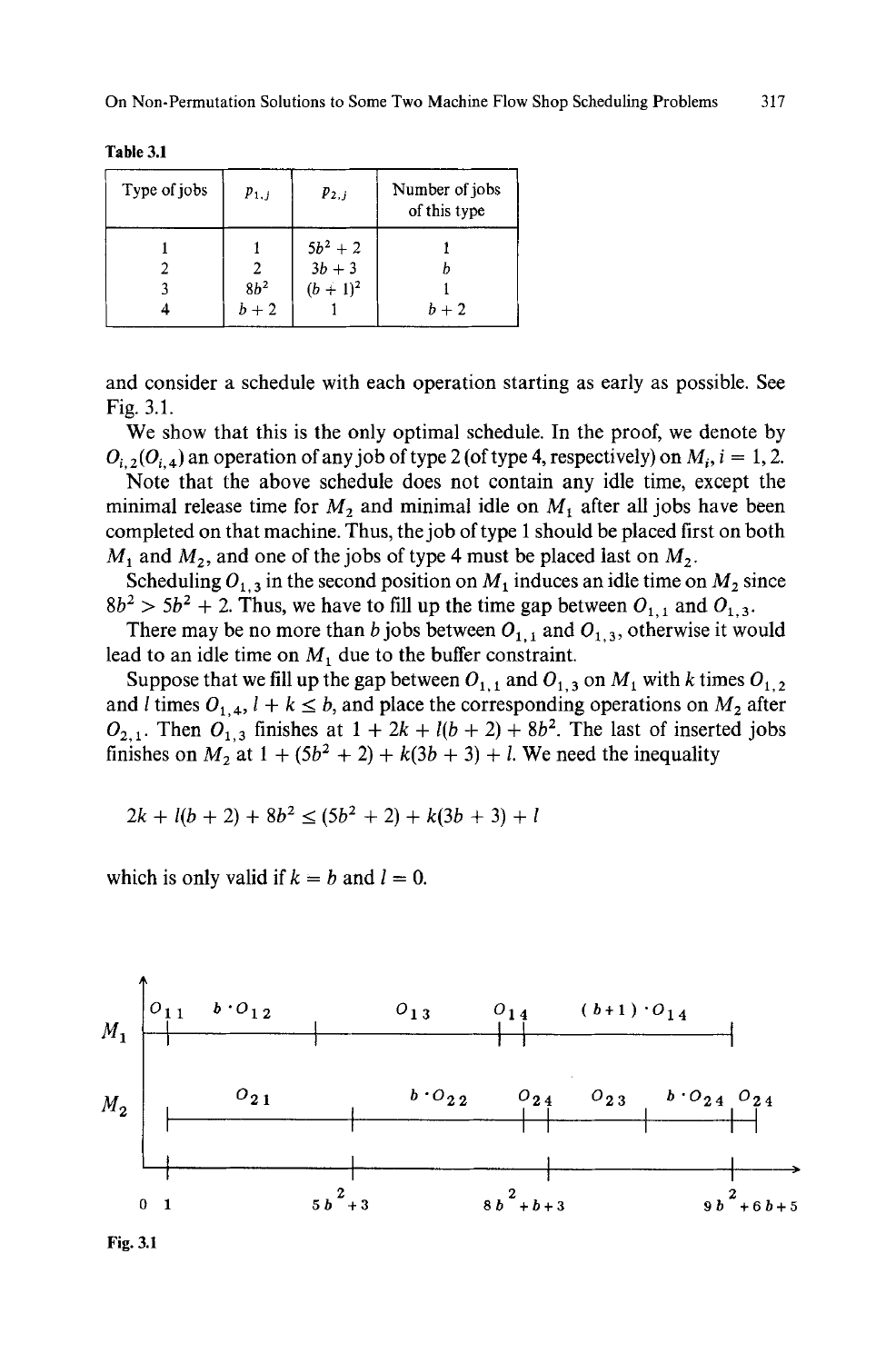Thus, all b jobs of type 2 must be placed on  $M_1$  before  $O_{1,3}$ , while all  $b + 2$ jobs of type 4 are scheduled after that operation. Besides, all jobs of type 2 must be processed on  $M_2$  after  $O_{2,1}$ . Note that the first of jobs of type 4 finishes on  $M_1$  at the same time as the last of operations  $O_{2,2}$  is completed since  $2b + 8b^2 +$  $(b + 2) = (5b<sup>2</sup> + 2) + b(3b + 3).$ 

We still need to specify the order of jobs on  $M_2$  after the last operation  $O_{2,2}$ . Suppose that  $O_{2,3}$  is assigned right after that operation. Note that by the time  $O_{2,3}$  starts, the first of the operations  $O_{1,4}$  finishes and goes to the buffer. Thus, while  $O_{2,3}$  is being processed no more than  $b-1$  operations  $O_{1,4}$  can be processed on  $M_1$  due to the buffer restriction. However, their total length is  $(b-1)(b+2) < (b+1)^2$ , and two remaining operations  $O_{1,4}$  can only start after some idle time on  $M_1$ .

It is obvious that there may be at most one operation  $O_{2,4}$  between the last of the operations  $O_{2,2}$  and operation  $O_{2,3}$  because processing a job of type 4 takes more time on  $M_1$  than on  $M_2$ .

Thus, we assign exactly one operation  $O_{2,4}$  directly after b operations  $O_{2,2}$ .

The moment that  $O_{2,3}$  starts processing on  $M_2$ , the buffer becomes empty. The remaining  $b + 1$  operations  $O_{2,4}$  can be processed without any idle time, because  $b(b+2) < 1 + (b+1)^2$ , and  $(b+1)(b+2) = 1 + (b+1)^2 + b$ .

Papadimitriou and Kanellakis (1980) showed that  $F2|b|C_{max}$ , restricted to permutation schedules, in NP-hard in the strong sense, via a transformation from Numerical  $(b + 2)$ -Dimensional Matching. Howevr, their restriction to permutation schedules is not crucial, because the instance used has a unique optimal solution that is a permutation schedule. These observations are sufficient for deriving the following result.

#### *Theorem 3.1: The problem F2* |b|  $C_{max}$  *is NP-hard in the strong sense.*

For  $F2|b|C_{max}$ , we denote the makespan for a global optimal solution and for the best permutation solution by  $C_{max}^*(b)$  and by  $C_{max}^*(b)$ , respectively. Papadimitriou and Kanellakis showed that

$$
C_{max}^*(b=0)/C_{max}^{\pi}(b) \le (2b+1)/(b+1) \tag{3.1}
$$

and this bound is tight. From (3.1), Papadimitriou and Kanellakis derived an  $O(n \log n)$  approximation algorithm for  $F2|b|C_{max}$  restricted to permutation solutions: use the Gilmore-Gomory algorithm (see Gilmore and Gomory, 1964) to solve  $F2|b=0|C_{max}$ , and schedule the jobs according to the resulting permutation, using the buffer of capacity  $b$ . This algorithm turns out to have the tight worst-case bound  $(2b + 1)/(b + 1)$  as well. Note that for  $F2|b = 0|C_{max}$  only permutation schedules are feasible.